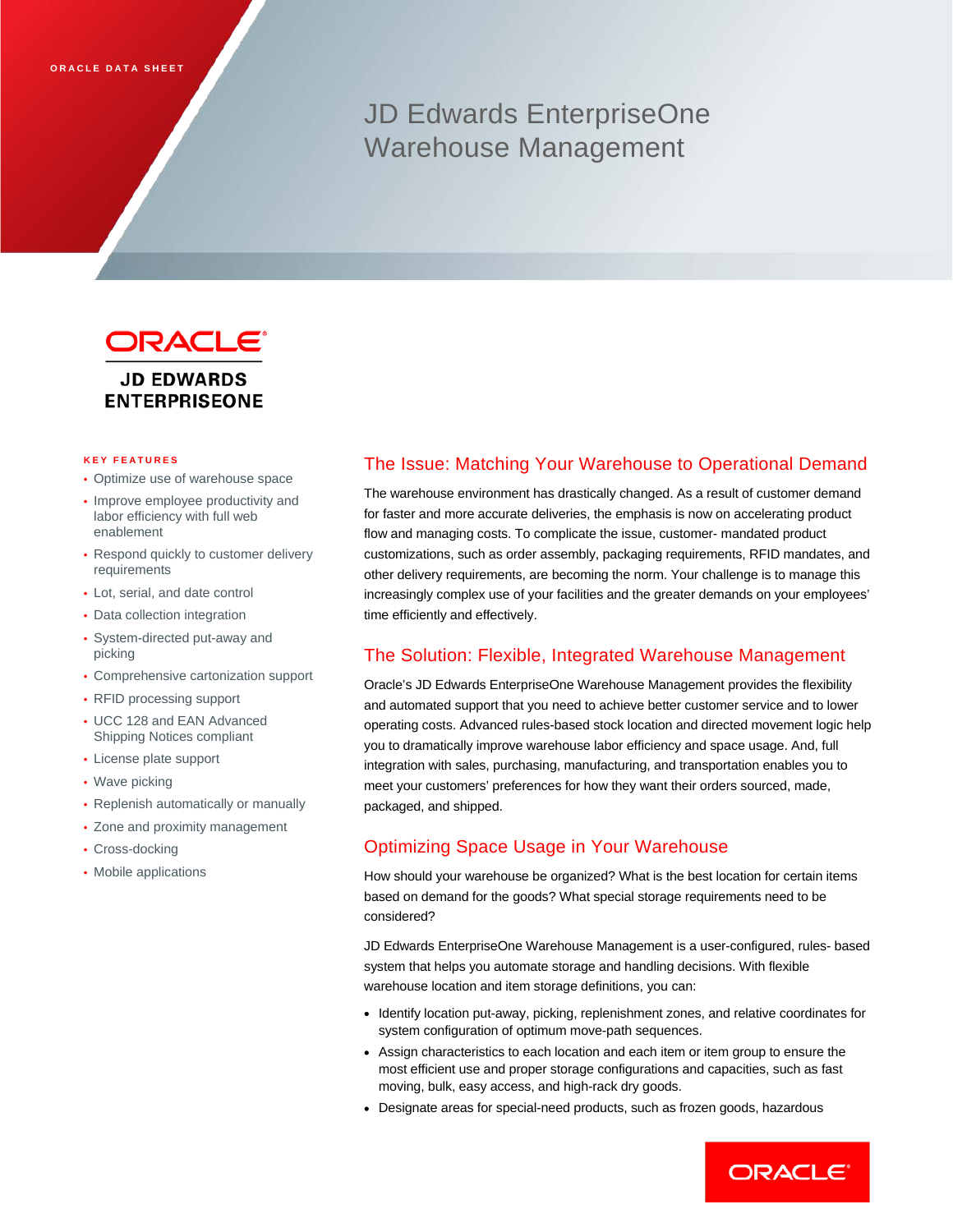#### **FEATURE/FUNCTION HIGHLIGHTS**

I

- User-defined, rules-based processing
- Cartonization based on volume, quantity percentage, or item standard pack sizes
- Multiple shipping and receiving locations
- License plate functionality
- Carton recommendations
- Generate carton details
- Multiple units of measure
- Container processing
- Fully web enabled
- Fixed or random locations
- Move-path sequencing
- Proximity determination
- Put-away match
- Commitment swap
- Capacity/weight/volume definition
- Location reservation
- Stacking limits
- Repack
- Gross/usable space definition
- Usage inquiries
- Bulk pick requests
- Parallel processing
- Batch movement confirmations
- Location and item characteristics and dimensions
- Warehouse availability inquiry tablet
- Access to UX One role-based pages for Warehouse Manager

materials, and returned goods.

- Specify gross and usable dimensions and weight limitations by location, item, and item group for automatic system calculation of volume and capacity checking.
- Reduce labor and time to transact put-away, pick, and replenish activities.
- Ensure product cartonization based on volume, quantity percentage, or item standard pack sizes.

The Carton Recommendation Report displays carton detail information regarding the packing structure.

- Improve response to pricing and put-away discrepancies by identifying overflow, variance, and holding locations for items that require exception handling and reporting.
- Direct movement of inbound, cross-docked quantities immediately to the shipping area—saving warehouse space and increasing turnaround time by not putting items away on the shelf.
- Save shipping and handling costs with system calculation of container size for repack items.

## Increasing Labor Efficiency

How much time and money is wasted when employees have to move back and forth in an inefficient attempt to put away materials and pick orders? Is the warehouse configuration set up with top sellers close to the shipping dock to reduce labor time during put-away and retrieval? What happens to your order fulfillment cycle times when your warehouse is not organized to allow for maximum efficiency and throughput?

With JD Edwards EnterpriseOne Warehouse Management, you can make the best use of your employees' time and significantly improve throughput with the ability to:

- Virtually eliminate unproductive back-and-forth trips through the warehouse with system-directed put-away, picking, and replenishment based on advanced movement logic.
- Create material move rules based on factors such as unit of measure and minimum and maximum levels.
- Support wave, zone, and break-bulk picking—with the additional capability to manage items picked directly to a carton, container, or pallet—eliminating a separate packing step.
- Integrate with bar code and radio frequency data collection devices to ensure the accurate tracking of items.
- Support cross-docking to speed flow of material from receipt to shipment.
- Perform license plate functionality that simplifies transaction processing which in turn provides an immediate and accurate response to license plate inquiries, statuses, and history.
- Real-time visibility to pallet, container, and part information via the creation of EPC numbers.

### Improving Customer Service

In addition to delivery speed, customers are demanding precision, reliability, and shipment variability. Often this means shipping fewer products more frequently or putting together split-pallet and split-case "variety packs" to manage loads to customer specifications.

With JD Edwards EnterpriseOne Warehouse Management, you are able to respond quickly to such customer demands, thereby driving revenue through increased customer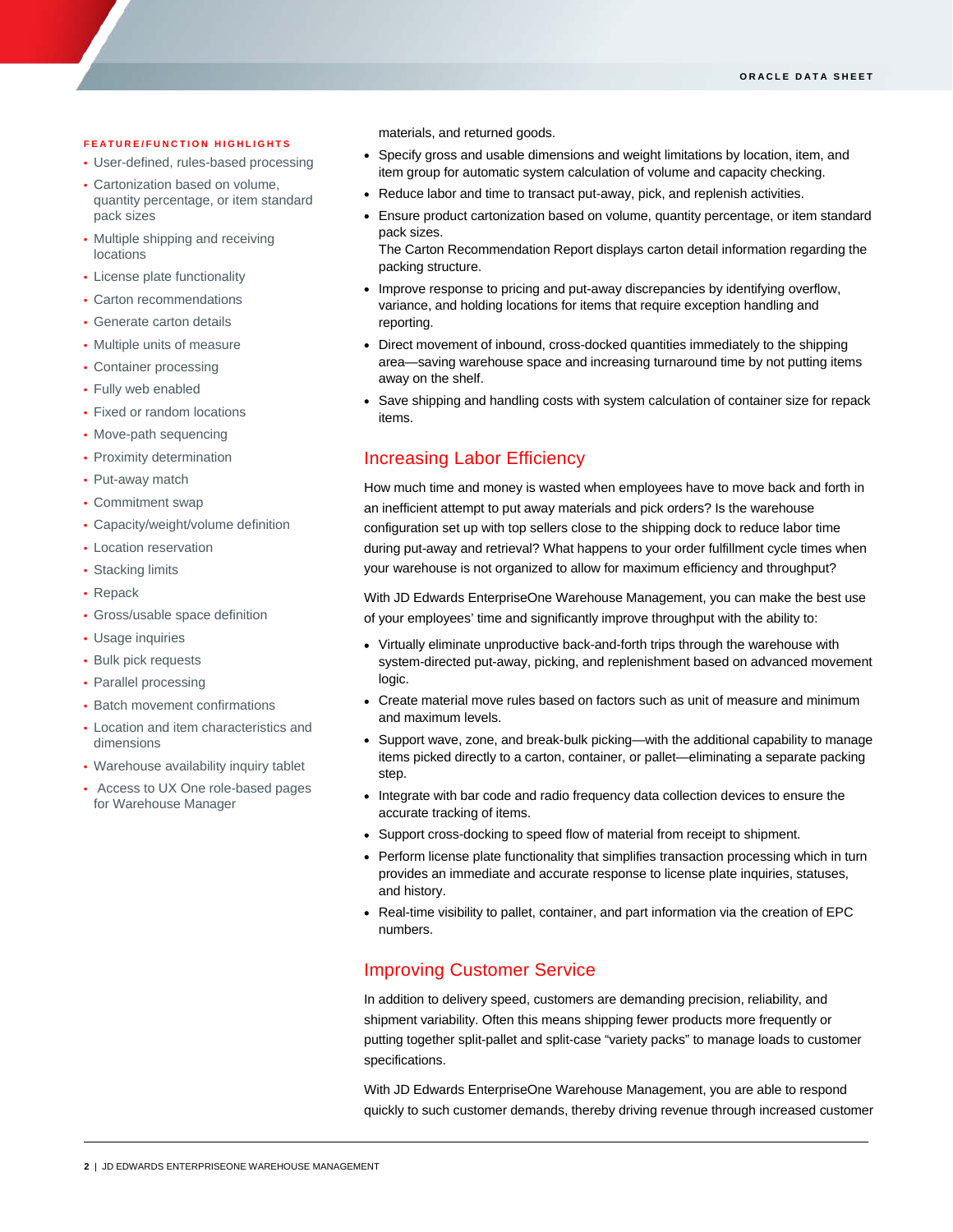satisfaction. You can:

I

- Integrate with JD Edwards EnterpriseOne Sales Order Management to document customer packaging and delivery preferences in system profiles that automate order fulfillment instructions.
- Establish warehouse zones to identify areas for product allocations to be apportioned among selected customers or customer groups.
- Facilitate system links to material handling equipment, carousels, sorters, converters, and pick-to-light systems for increased accuracy.
- Easily modify staging areas and movement strategies in response to changing customer, assembly, packaging, or storage requirements.
- Support UCC 128 compliance and EAN Advanced Shipping Notices (ASN) to streamline your customers' receiving processes.

### Enhancing Value Through Integration and Collaboration

Because JD Edwards EnterpriseOne customer order management and logistics modules are completely integrated, a process flow can be created to take the incoming order and send it directly to the most appropriate operation. Sales orders can automatically create pick requests or they can be batched for wave picking.

Picking can be automatically delayed until transportation requirements are met.

The cost of any required value-added services can be automatically calculated at the time the sales order is created. And, integration with JD Edwards EnterpriseOne analytics applications helps ensure tight control and measurement of operations.

Efficiencies gained from having one common database include greater information visibility, which enables your company to make better decisions. To truly speed the flow of this information, all the parties involved must have easy JD Edwards EnterpriseOne solutions that are completely web enabled, allowing your employees, vendors, and customers to make secure roles-based inquiries anywhere they have access to the Internet.

Access to UX One role-based pages enables Warehouse Manager to easily access, review, and act upon important information to accelerate product flow, thereby providing better customer services and managing costs effectively.

#### Solution Integration

- JD Edwards EnterpriseOne Financial Management
- JD Edwards EnterpriseOne Customer Relationship Management
	- Sales Order Management
- JD Edwards EnterpriseOne Manufacturing
	- Manufacturing—ETO Foundation
	- Manufacturing—Shop Floor Management
	- Quality Management
	- Requirements Planning
- JD Edwards EnterpriseOne Supply Chain Planning
	- Order Promising
- JD Edwards EnterpriseOne Supply Chain Execution (Logistics)
- JD Edwards EnterpriseOne Supply Management (Procurement)
- JD Edwards EnterpriseOne One View Reporting for Warehouse